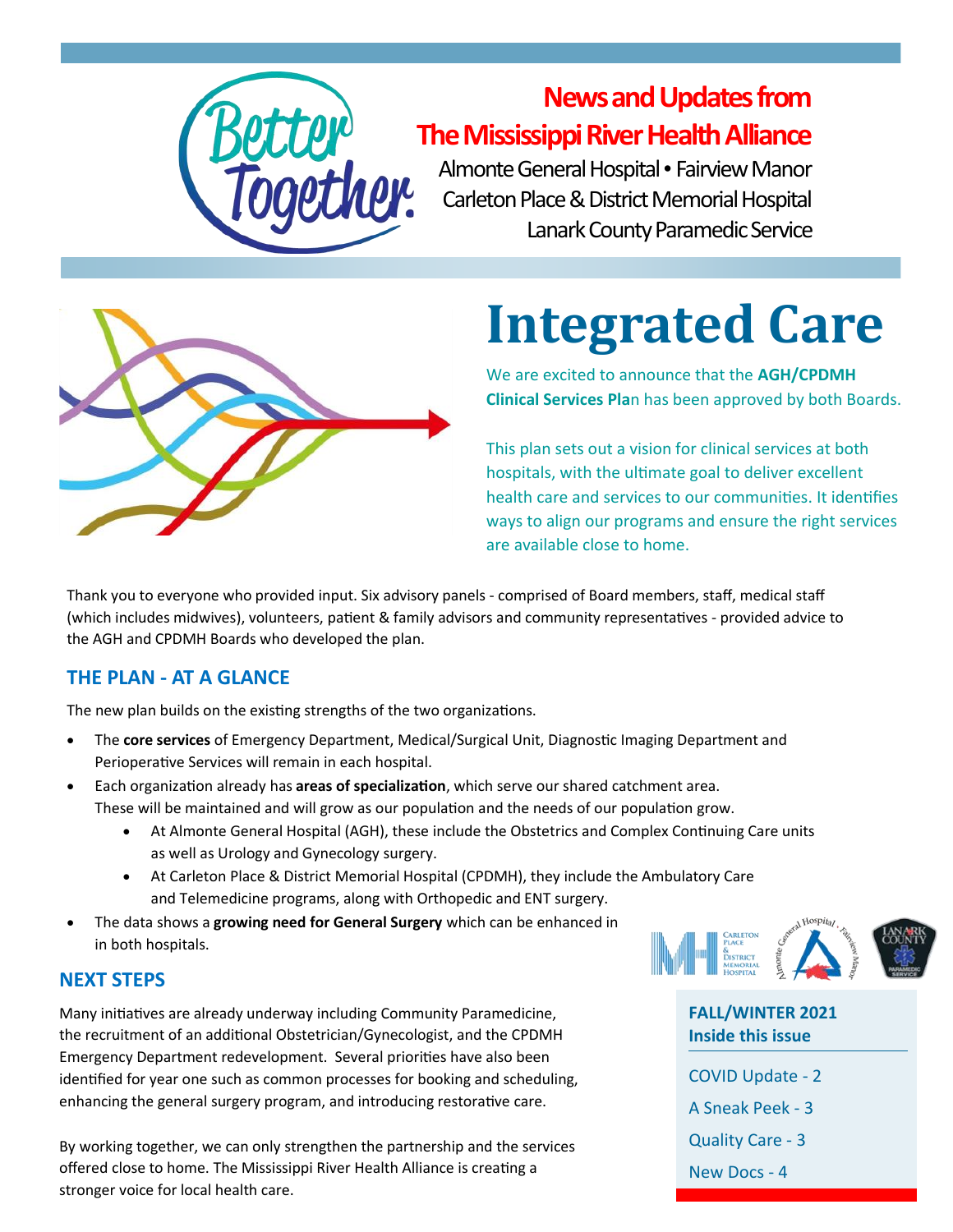# **Pandemic Update**

Thank you to everyone who is working together to keep everyone safe. Here are a few updates:

• We have introduced a mandatory vaccination policy for all employees, physicians, volunteers, learners, contractors, and new hires. We have a duty and commitment to protect the health and safety of our staff, patients, and visitors. Getting vaccinated remains the most effective way to do this.



- In addition, all visitors to AGH and CPDMH must be fully vaccinated. This new policy aligns with the provincial vaccination directions for healthcare and other organizations. Full details can be found on the hospital websites at www.agh-[fvm.com/visitors](http://www.agh-fvm.com/visitors) and [www.cpdmh.ca/visitors.](http://www.cpdmh.ca/visitors)
- The AGH, CPDMH, and LCPS teams continue to support the COVID-19 Vaccination Centre located in the Octagon Room at AGH. For the latest updates about COVID-19 testing, vaccinations, and booster shots, please visit the Leeds, Grenville & Lanark District Health Unit website at [www.healthunit.org.](http://www.healthunit.org)
- And please remember to get your flu shot. It is the most effective way to protect yourself and others against the flu. The flu shot has been approved for use alongside COVID-19 vaccines and is a key step in keeping healthy.

### **New Roles**

Congratulations to **Amanda Becking**, who is the new Director of Care at Fairview Manor. With 30 years of experience as a Registered Nurse, Amanda has practiced in various care settings, including Almonte General Hospital. Amanda has served as the Assistant Director of Care at Fairview Manor since 2018.

**Crystal Newman** has joined the FVM team as Assistant Director of Care. As a Registered Nurse, Crystal has practiced in various care settings, including Perth and Smiths Falls Hospital and Dundas Manor in Winchester. Crystal holds a Bachelor of Nursing Science Degree from Laurentian University and a Masters in Nursing from Dalhousie University.



# **Community Support**

#### The **Lanark County Paramedic**

**Service** (LCPS) is pleased to be partnering with Home Hospice North Lanark to provide a range of services to clients in their homes thorough the Community Paramedicine Program. The program offers services such as wellness checks, needs/risk assessments, COVID-19 testing and vaccines, and health education.



"The service will greatly cut down on trips to the ED for our clients," said Sidney Thomson, HHNL's Coordinator of Visiting Volunteers, "and will allow clients to remain at home for as long as is possible, which is the ultimate goal."

"We are excited to be working with the Home Hospice North Lanark team to provide this service," added LCPS Acting Commander Janice Steele. "Our local paramedics answer the call with dedication, professionalism, and commitment. Earlier this year, the Ontario government provided funding to expand our Community Paramedicine Program, building on a successful pilot program."

This service is vital to helping clients remain safe and at home.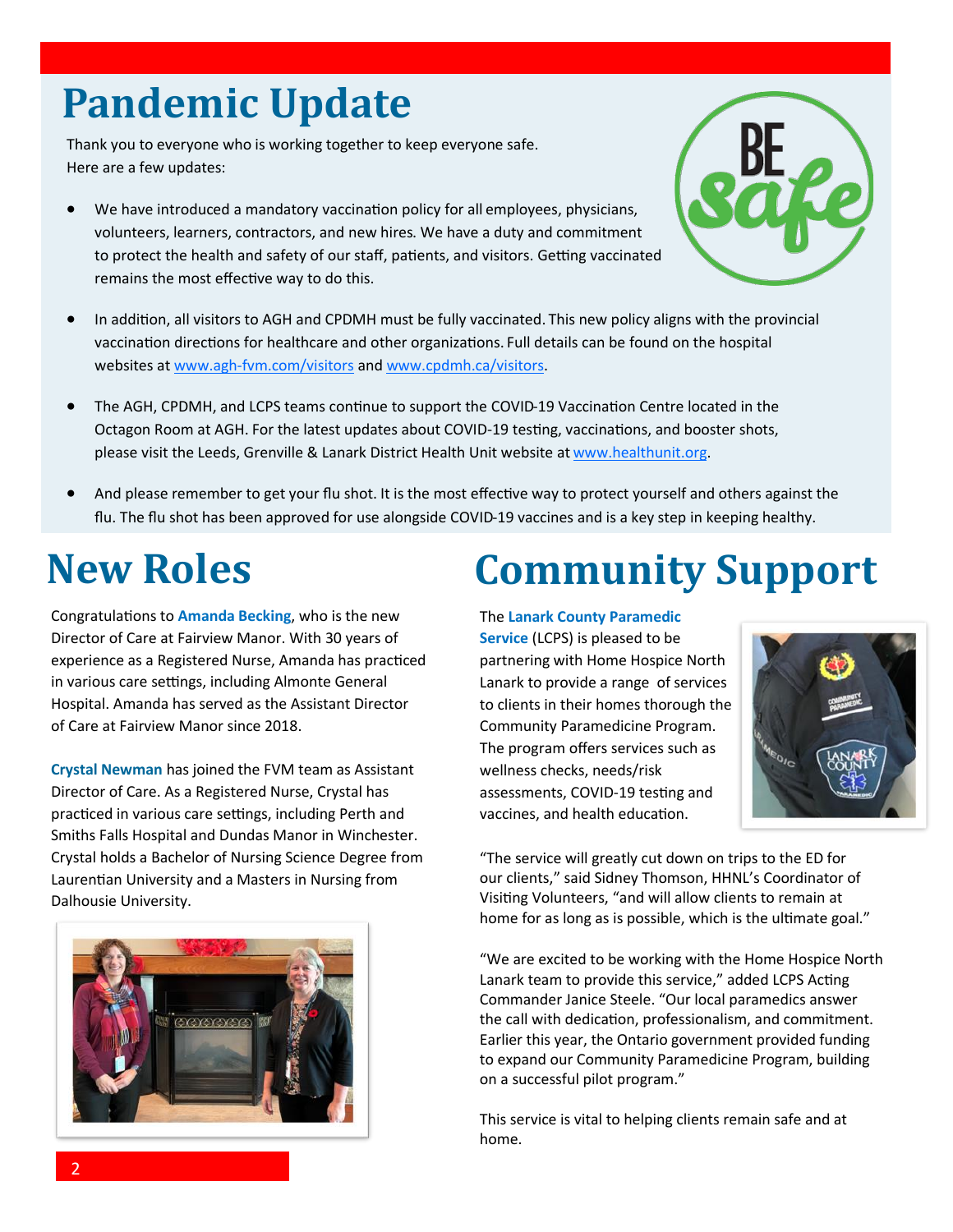

### **Have a Look!**

Planning for Stage 4 of the new CPDMH Emergency Department (ED) is underway. We are pleased to be able to publicly announce Ministry of Health approval of CPDMH's Stage 3.2 submission. This paves the way for the Stage 4 submission which the CPDMH team began working on in the Spring.

"Planning during a pandemic has not been easy, but it has also provided us with valuable information," notes Randy Shaw, Integrated Vice President of Corporate Support Services and Capital Projects. "During our focus groups with staff and physicians, we discussed the impact of COVID-19 and refined our plans based on these learnings."

"This is wonderful news, and we are thankful to the Ministry of Health team for their collaboration," sums up Board Chair Carol Anne Esnard. "The COVID-19 pandemic has impacted our timeline, but not our enthusiasm as we plan for a new state-of-the-art Emergency Department to care for our local communities."

# **Improving Quality & Safety**

Our 2021/22 Joint Quality Improvement Plan (QIP) builds on the success of the Mississippi River Health Alliance by aligning the QIP initiatives for both hospitals and Fairview Manor (FVM). This collaboration ensures consistent quality and allows the two hospitals to learn from one another and improve together.

Improving patient safety through **Medication Reconciliation** across care transitions at AGH and CPDMH is one of the QIP initiatives for 2021/22. Care transitions occur at admission, when a patient is transferred to another area of the hospital (such as from the Emergency Department to the Inpatient Medical/Surgical Unit), and at discharge.

Medication Reconciliation is conducted in partnership with patients and families to communicate accurate and complete information about medications. It is a safety best practice designed to identify and rectify any discrepancies before they cause harm, and to ensure the communication of accurate and complete medication information at care transitions.



As a community, you can help support this important safety initiative process and be involved in your care by bringing a current list of medications with you every time you come to the hospital.